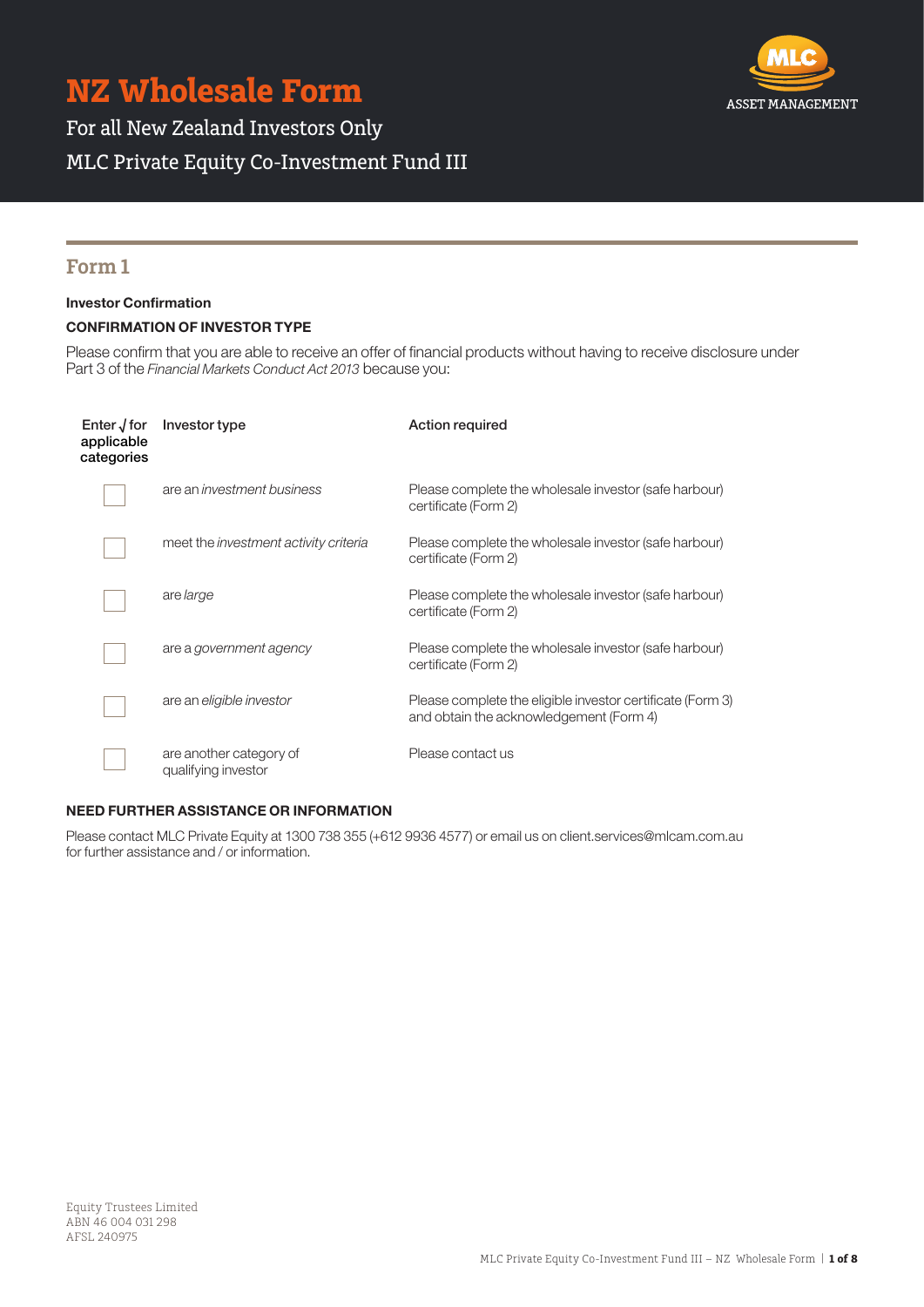# **Form 2**

#### Wholesale Investor (Safe Harbour) Certificate

#### Certifying that the investor is an investment business / meets the investment activity criteria / is a large investor or a government agency

Under clause 44 of Schedule 1 of the Financial Markets Conduct Act 2013 (FMCA)

| Client name(s) |                                                                                    |                         |  |
|----------------|------------------------------------------------------------------------------------|-------------------------|--|
|                | Client(s) residential address or (if a body corporate or agency) registered office |                         |  |
| Unit/Level     | Street number                                                                      | Street name (or PO Box) |  |
| Suburb/Town    |                                                                                    |                         |  |
| State          | Postcode                                                                           | Country                 |  |

This certificate is given to and may be relied on by Equity Trustees Limited (Issuer).

#### Warning statement under regulation 48 of Schedule 8 of the Financial Markets Conduct Regulations 2014

#### WARNING

New Zealand law normally requires people who offer financial products to give information to investors before they invest. This information is designed to help investors make an informed decision.

If you are a wholesale investor, the usual rules do not apply to offers of financial products made to you. As a result, you may not receive a complete and balanced set of information. You will also have fewer other legal protections for these investments.

Ask questions, read all documents carefully, and seek independent financial advice before committing yourself.

#### **OFFENCE**

It is an offence to give a certificate knowing that it is false or misleading in a material particular. The offence has a penalty of a fine not exceeding NZ\$50,000.

#### **CERTIFICATION**

#### Certification by natural person(s)

I/we hereby certify that I am/we are a wholesale investor within the meaning of clause 3(2) of Schedule 1 of the FMCA by virtue of being in the category or categories I/we have selected in the following table.

#### Certification on behalf of a body corporate or agency

I, being the director (or person of equivalent position) named below of the above named client hereby certify on its behalf that it is a wholesale investor within the meaning of clause 3(2) of Schedule 1 of the FMCA by virtue of being in the category or categories I/we have selected in the following table.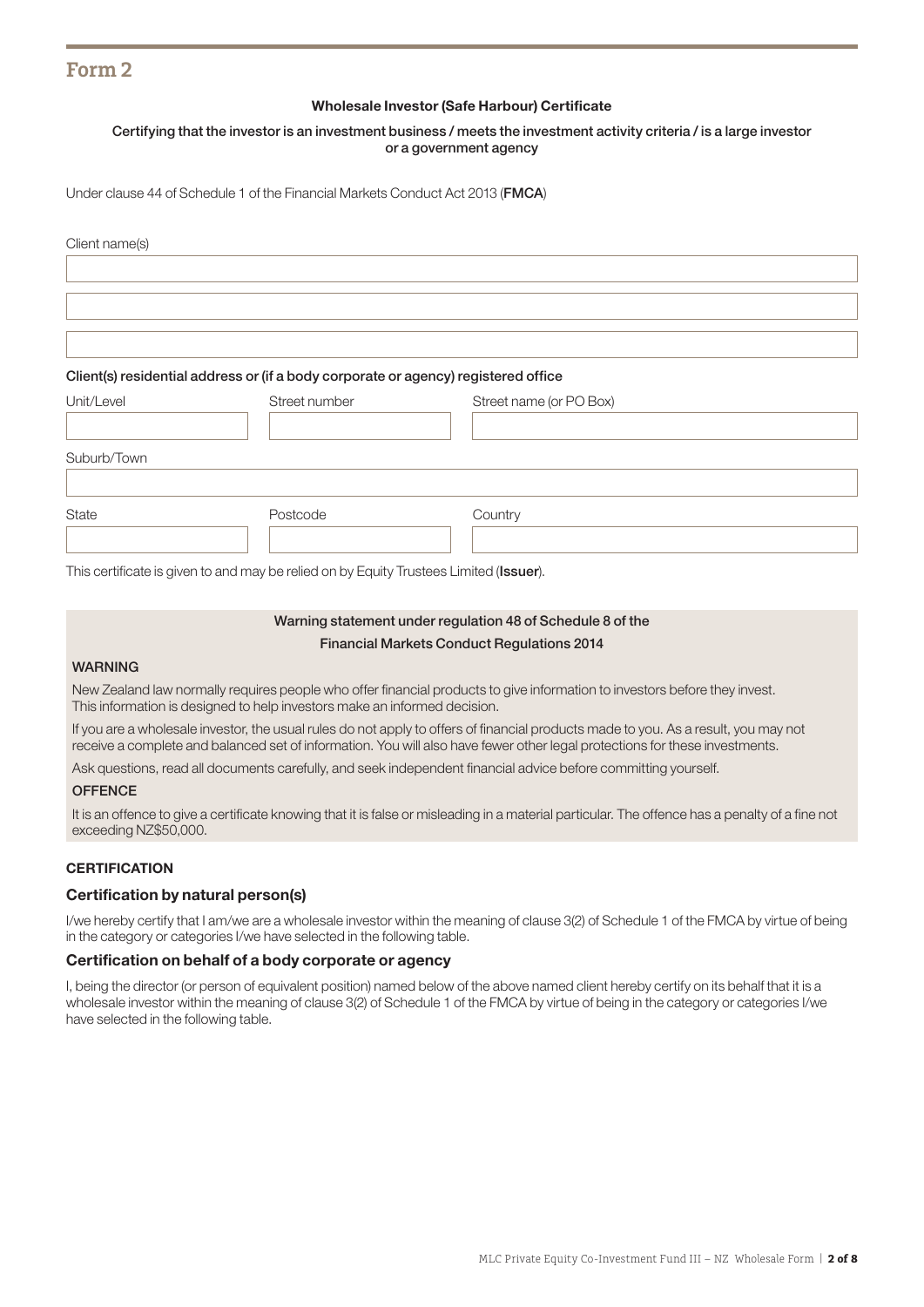# **Form 2: Eligibility test**

|                                         | Enter $\sqrt{6}$         |                                                                                                                                                                                                                                                                                                                                    |
|-----------------------------------------|--------------------------|------------------------------------------------------------------------------------------------------------------------------------------------------------------------------------------------------------------------------------------------------------------------------------------------------------------------------------|
| Investor Type*                          | applicable<br>categories | <b>Eligibility Test</b>                                                                                                                                                                                                                                                                                                            |
| Investment                              |                          | An entity whose principal business consists of 1 or more of the following:                                                                                                                                                                                                                                                         |
| business                                |                          | (i) Investing in financial products                                                                                                                                                                                                                                                                                                |
|                                         |                          | (ii) Underwriting                                                                                                                                                                                                                                                                                                                  |
|                                         |                          | (iii) Financial adviser                                                                                                                                                                                                                                                                                                            |
|                                         |                          | (iv) Broker                                                                                                                                                                                                                                                                                                                        |
|                                         |                          | (v) Trading in financial products on behalf of other persons                                                                                                                                                                                                                                                                       |
|                                         |                          | Note: excludes an entity established or acquired for the purposes of receiving offers<br>under this category                                                                                                                                                                                                                       |
|                                         |                          | Registered bank                                                                                                                                                                                                                                                                                                                    |
|                                         |                          | Non-bank deposit taker                                                                                                                                                                                                                                                                                                             |
|                                         |                          | Licensed insurer                                                                                                                                                                                                                                                                                                                   |
|                                         |                          | Licensed manager of a registered managed investment scheme or discretionary investment<br>management service                                                                                                                                                                                                                       |
|                                         |                          | Licensed derivatives issuer                                                                                                                                                                                                                                                                                                        |
|                                         |                          | Authorised financial adviser (AFA) or qualified financial entity (QFE)                                                                                                                                                                                                                                                             |
| Investor who<br>meets the<br>investment |                          | Person who owns or at any time during the 2-year period before the date of this certificate<br>has owned, specified financial products <sup>*</sup> with a value of at least NZ\$1,000,000 (in aggregate)                                                                                                                          |
| activity criteria                       |                          | Person who has, during the 2-year period before the date of this certificate, carried out<br>1 or more transactions to acquire specified financial products* where the amount payable<br>under those transactions (in aggregate) is at least NZ\$1,000,000 and the other parties to the<br>transaction are not associated persons* |
|                                         |                          | Person who is an individual who has been employed or engaged in an investment business<br>(as defined above) within the last 10 years before the date of this certificate and has for at least<br>2 years during that 10-year period, participated to a material extent in investment decisions<br>made by the investment business |
| Large investor                          |                          | Person with net assets (including net assets of controlled entities) which exceeded<br>NZ\$5,000,000 as at the last day of each of the two most recently completed financial years                                                                                                                                                 |
|                                         |                          | Person with total consolidated turnover (including turnover of controlled entities) which<br>exceeded NZ\$5,000,000 in each of the two most recently completed financial years                                                                                                                                                     |
| Government                              |                          | Any of the following:                                                                                                                                                                                                                                                                                                              |
| agency                                  |                          | (i) Government department                                                                                                                                                                                                                                                                                                          |
|                                         |                          | (ii) Crown entity                                                                                                                                                                                                                                                                                                                  |
|                                         |                          | (iii) Local authority                                                                                                                                                                                                                                                                                                              |
|                                         |                          | (iv) State enterprise                                                                                                                                                                                                                                                                                                              |
|                                         |                          | (v) Reserve Bank                                                                                                                                                                                                                                                                                                                   |
|                                         |                          | (vi) Board of trustees of the National Provident Fund                                                                                                                                                                                                                                                                              |
|                                         |                          |                                                                                                                                                                                                                                                                                                                                    |

*\*For further details of these or any terms used in the above table, please refer to the FMCA.*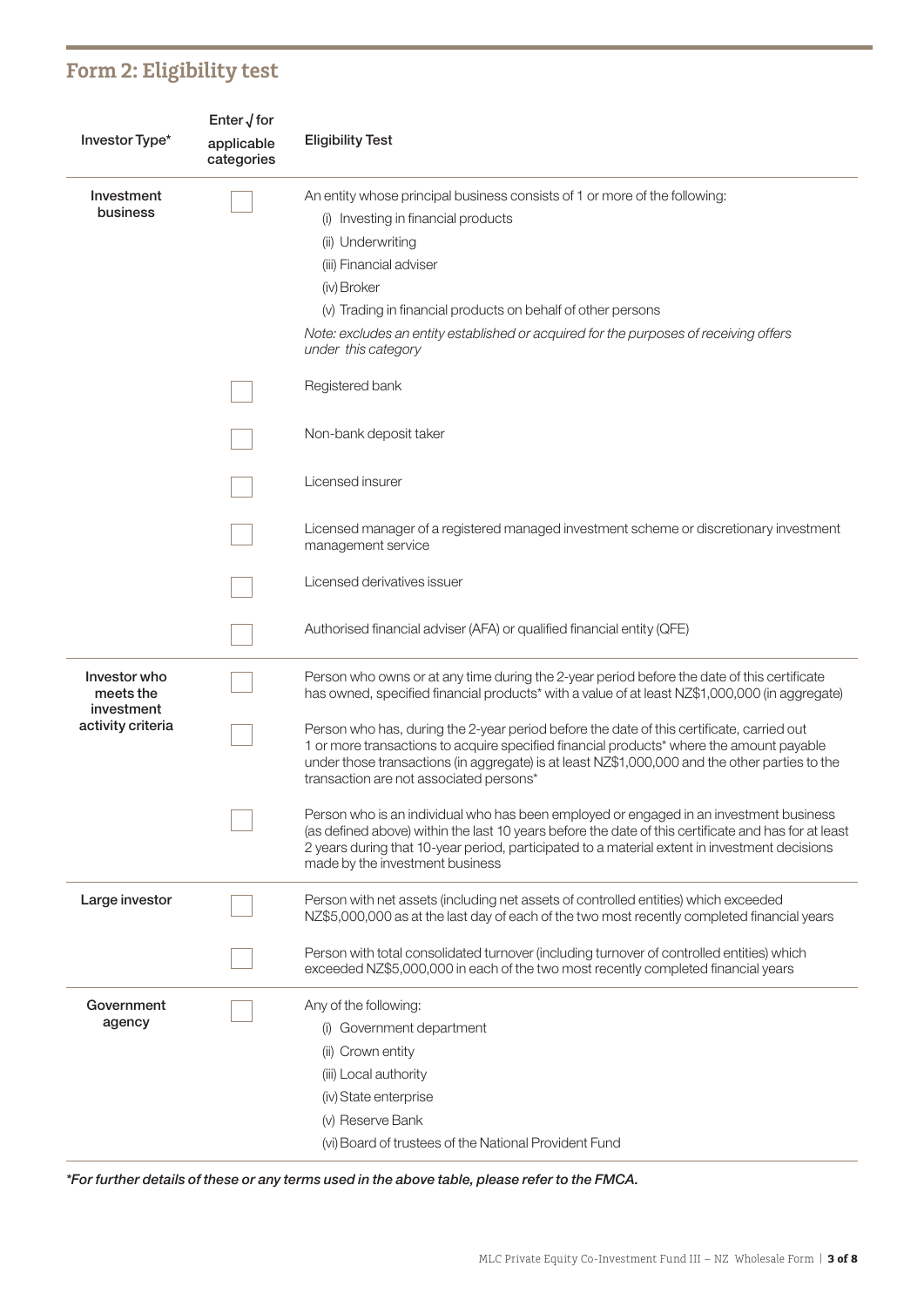# **Form 2: Acknowledgements and undertakings**

I/we/the body corporate (as applicable) understand the consequences of certifying myself/ourselves or itself to be a wholesale investor. These consequences may include, but are not limited to:

- not receiving all of the information typically contained within financial product offer documents, where such documents are intended to facilitate informed decision making by, and ensure that material matters are disclosed to, investors;
- offers not being subject to the same legal criteria as regulated offers made to retail investors (such as disclosure of information, governance arrangements, marketing);
- financial products being potentially of higher risk, volatility and illiquidity;
- lack of ability to submit a claim to an external dispute resolution scheme in regard to offers made to wholesale investors;
- potentially less oversight by regulatory bodies such as the Financial Markets Authority; and
- potential fines as outlined above for false or misleading statements in the certificate.

I/we/the body corporate (as applicable) claim that the wholesale investor criteria are met on the following grounds (note: specify why you consider you meet the criteria):

I/we/the body corporate (as applicable) undertake to notify the Issuer if I/we/the body corporate or agency (as applicable) no longer meet the above specified wholesale investor criteria.

I/we/the body corporate (as applicable) undertake to provide to the Issuer, if at any time required by the Issuer, additional evidence as reasonably required to confirm the wholesale investor status.

If this certificate has been given on behalf of a body corporate or agency, I, as a director (or person of equivalent position) of that body corporate or agency undertake that I have been duly authorised by that body corporate or agency to give this certificate on its behalf.

#### **Signatures**

| Signature                                 | Signature                                 |  |
|-------------------------------------------|-------------------------------------------|--|
|                                           |                                           |  |
| Date signed (DD/MM/YYYY)                  | Date signed (DD/MM/YYYY)                  |  |
|                                           |                                           |  |
| Print name                                | Print name                                |  |
|                                           |                                           |  |
| Corporate or agency title (if applicable) | Corporate or agency title (if applicable) |  |
|                                           |                                           |  |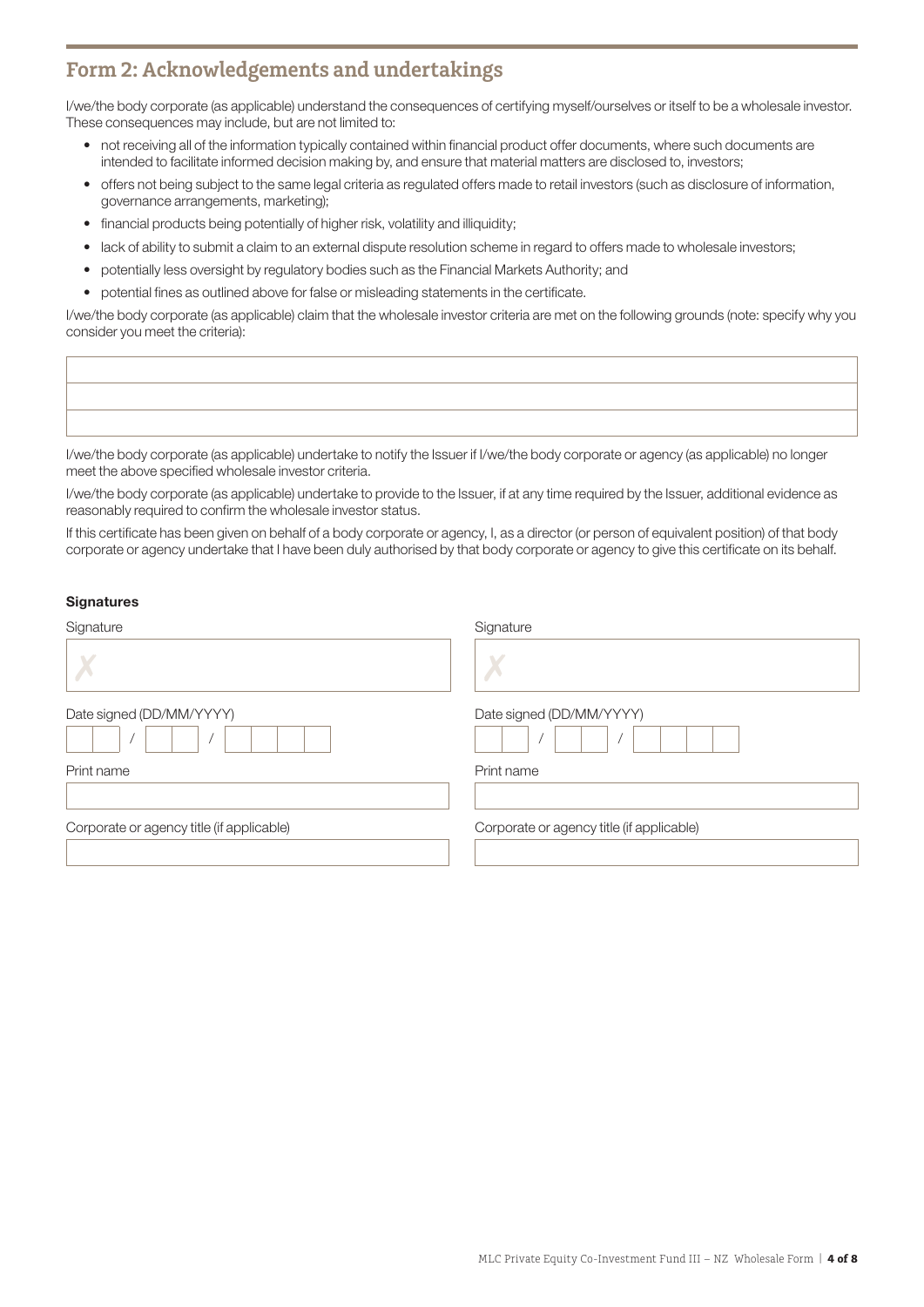## **Form 3**

#### Eligible Investor Certificate

Under clause 41 of Schedule 1 of the Financial Markets Conduct Act 2013 (FMCA)

# Client name(s)

#### Client(s) residential address or (if a body corporate or agency) registered office

| Unit/Level  | Street number | Street name (or PO Box) |
|-------------|---------------|-------------------------|
| Suburb/Town |               |                         |
| State       | Postcode      | Country                 |

This certificate is given to and may be relied on by Equity Trustees Limited (Issuer).

#### Warning statement under regulation 47 of Schedule 8 of the Financial Markets Conduct Regulations 2014

#### WARNING

New Zealand law normally requires people who offer financial products to give information to investors before they invest. This information is designed to help investors make an informed decision.

If you give this certificate, the usual rules do not apply to offers of financial products made to you. As a result, you may not receive a complete and balanced set of information. You will also have fewer other legal protections for these investments.

Make sure you understand these consequences.

Ask questions, read all documents carefully, and seek independent financial advice before committing yourself.

#### **OFFENCE**

It is an offence to give a certificate knowing that it is false or misleading in a material particular. The offence has a penalty of a fine not exceeding NZ\$50,000.

#### **CERTIFICATION**

#### Certification by natural person(s)

i/we, hereby certify that I am/we are an eligible investor within the meaning of clause 3(3)(a) of Schedule 1 of the FMCA by virtue of being a person with previous experience in acquiring or disposing of financial products, that allows me/us to assess in relation to the transaction:

- (i) the merits of the transaction including assessing the value and the risks of the products; and
- (ii) my/our own information needs in relation to the transaction; and
- (iii) the adequacy of the information provided by any person involved in the transaction.

#### OR

#### Certification on behalf of a body corporate (e.g. a company)

I, being the director (or person of equivalent position) named below of the above named client hereby certify on its behalf that it is an eligible investor within the meaning of clause 3(3)(a) of Schedule 1 of the FMCA by virtue of being a person of the kind set out above.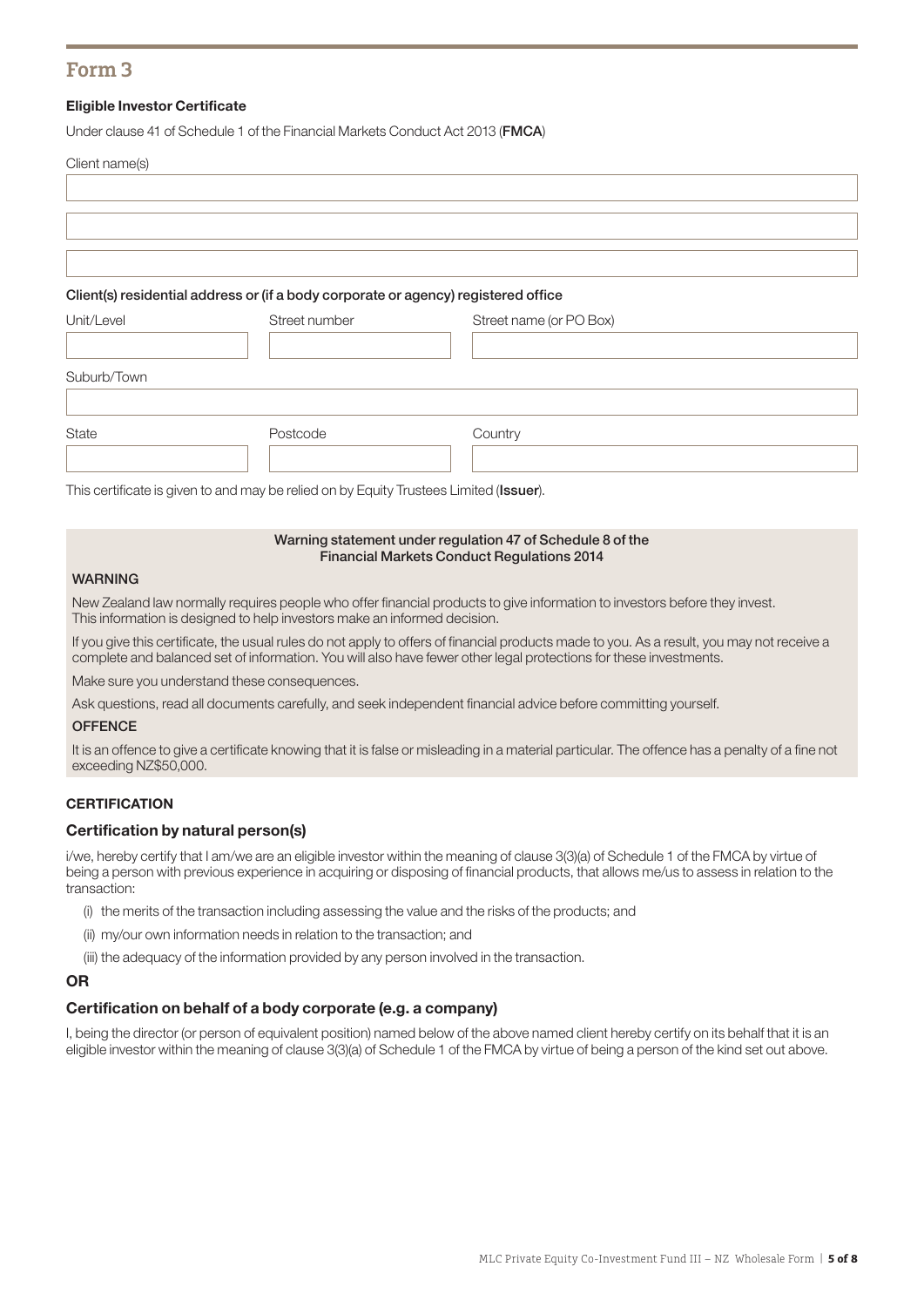# **Form 3: Acknowledgements and undertakings**

I/we/the body corporate (as applicable) understand the consequences of certifying myself/ourselves/itself to be an eligible investor. These consequences may include, but are not limited to:

- not receiving all of the information typically contained within financial product offer documents, where such documents are intended to facilitate informed decision making by, and ensure that material matters are disclosed to, investors;
- offers not being subject to the same legal criteria as regulated offers made to retail investors (such as disclosure of information, governance arrangements, marketing);
- financial products being potentially of higher risk, volatility and illiquidity;
- lack of ability to submit a claim to an external dispute resolution scheme in regard to offers made to wholesale investors;
- potentially less oversight by regulatory bodies such as the Financial Markets Authority; and
- potential fines as outlined above for false or misleading statements in the certificate.

I/we/the body corporate (as applicable) claim that the eligible investor criteria are met on the following grounds (note: specify why you consider you meet the criteria):

I/we/the body corporate (as applicable) undertake to notify the Issuer if I/we/the body corporate (as applicable) no longer meet the above specified eligible investor criteria.

I/we/the body corporate (as applicable) undertake to provide to the Issuer, if at any time required by the Issuer, additional evidence as reasonably required to confirm the eligible investor status.

If this certificate has been given on behalf of a body corporate, I, as a director (or person of equivalent position) of that body corporate

undertake that I have been duly authorised by that body corporate to give this certificate on its behalf.

#### **Signatures**

| Signature                       | Signature                       |
|---------------------------------|---------------------------------|
|                                 | X                               |
| Date signed (DD/MM/YYYY)        | Date signed (DD/MM/YYYY)        |
| Print name                      | Print name                      |
|                                 |                                 |
| Corporate title (if applicable) | Corporate title (if applicable) |
| Organisation name               | Organisation name               |
|                                 |                                 |

*Please also complete and obtain the confirmation set out on the next page (Form 4).*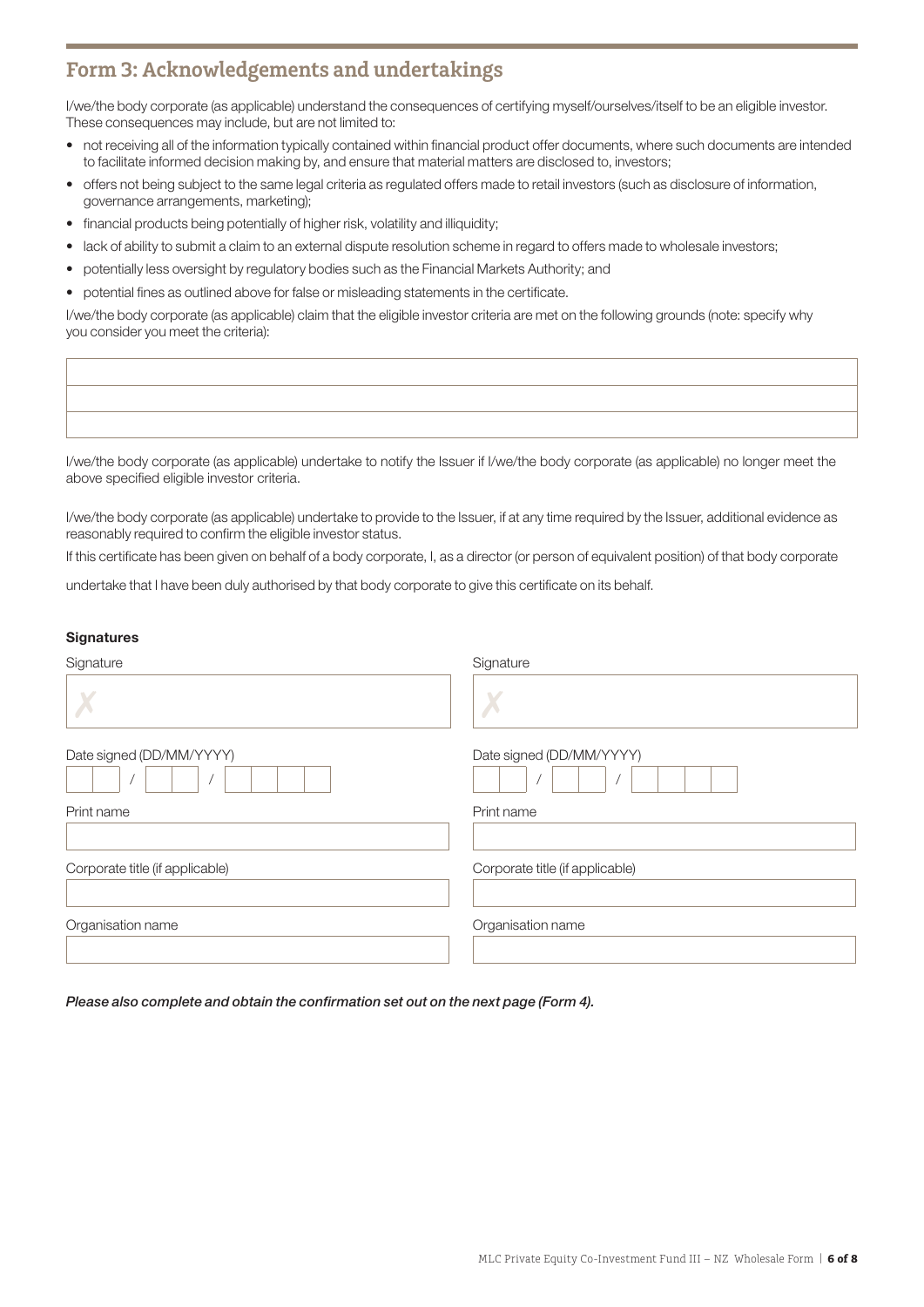## **Form 4**

#### Confirmation from Authorised Financial Advisor, Chartered Accountant or Lawyer of Eligible Investor Certification

Under clause 43 of Schedule 1 of the Financial Markets Conduct Act 2013 (FMCA)

#### DATED:

TO: Equity Trustees Limited (Issuer) I confirm that I am:

| Enter √ for<br>applicable<br>categories | Occupation                                                                                                                                                                          |                          |                                             |
|-----------------------------------------|-------------------------------------------------------------------------------------------------------------------------------------------------------------------------------------|--------------------------|---------------------------------------------|
|                                         | an authorised financial advisor                                                                                                                                                     |                          |                                             |
|                                         | a chartered accountant                                                                                                                                                              |                          |                                             |
|                                         | a lawyer                                                                                                                                                                            |                          |                                             |
| I hereby confirm the certification of   | investor pursuant to clause 41 of Schedule 1 of the FMCA (Certification).                                                                                                           |                          | (Investor) that the Investor is an eligible |
|                                         | I confirm that I have considered the Investor's grounds for the Certification and:                                                                                                  |                          |                                             |
|                                         | (i) I am satisfied that the Investor has been sufficiently advised of the consequences of the Certification; and                                                                    |                          |                                             |
|                                         | (ii) I have no reason to believe that the Certification is incorrect or that further information or investigation is required as to whether<br>or not the Certification is correct. |                          |                                             |
| Signature                               |                                                                                                                                                                                     |                          |                                             |
|                                         |                                                                                                                                                                                     | Date signed (DD/MM/YYYY) |                                             |
| Print name                              |                                                                                                                                                                                     |                          |                                             |
|                                         |                                                                                                                                                                                     |                          |                                             |
| Position                                |                                                                                                                                                                                     |                          |                                             |
| Organisation name                       |                                                                                                                                                                                     |                          |                                             |